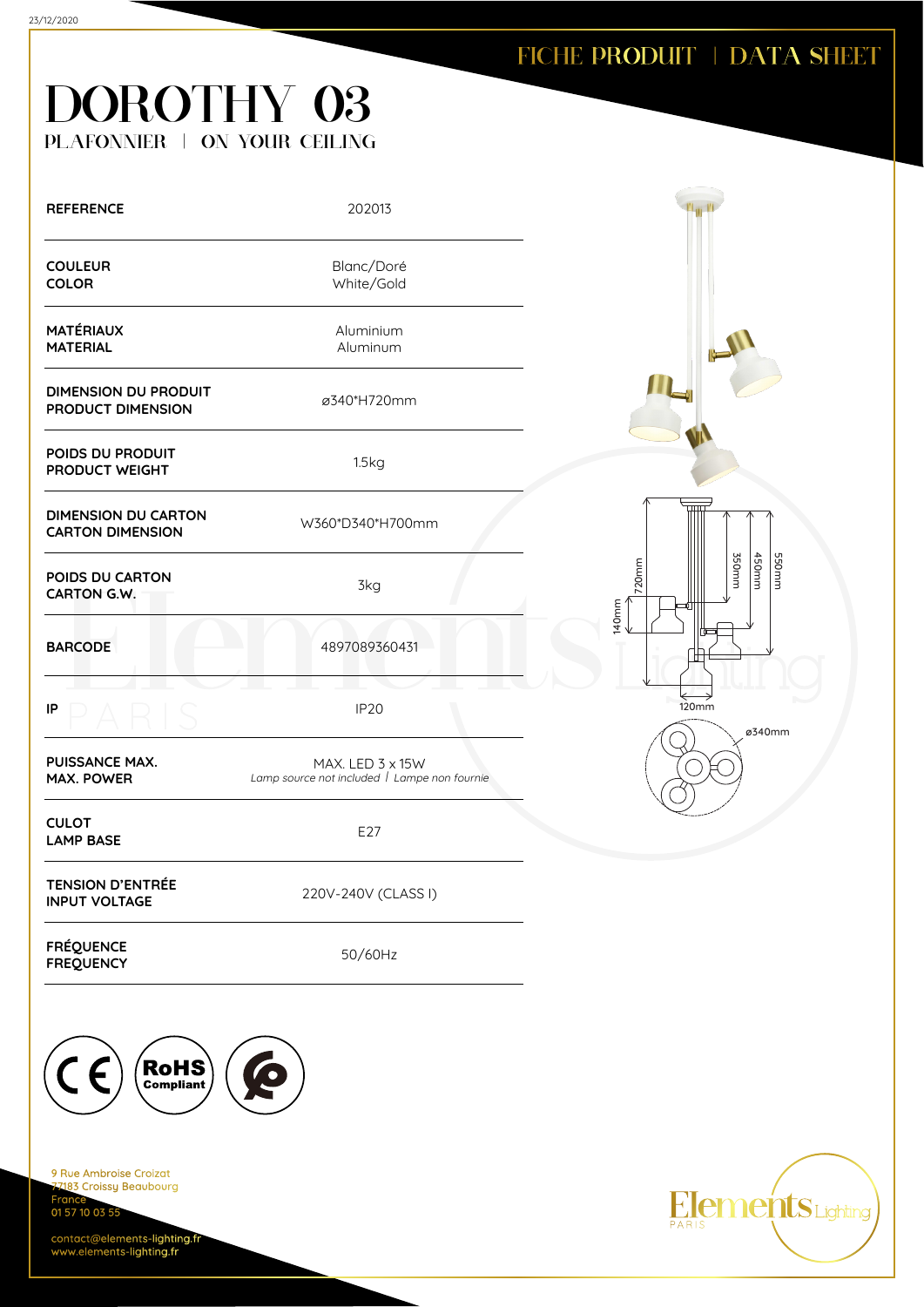#### FICHE PRODUIT | DATA SHEET

# DOROTHY 03 PLAFONNIER | ON YOUR CEILING

| <b>REFERENCE</b>                                      | 202014                                                           |                   |
|-------------------------------------------------------|------------------------------------------------------------------|-------------------|
| <b>COULEUR</b><br><b>COLOR</b>                        | Noir/Doré<br>Black/Gold                                          |                   |
| <b>MATÉRIAUX</b><br><b>MATERIAL</b>                   | Aluminium<br>Aluminum                                            |                   |
| <b>DIMENSION DU PRODUIT</b><br>PRODUCT DIMENSION      | ø340*H720mm                                                      |                   |
| POIDS DU PRODUIT<br>PRODUCT WEIGHT                    | 1.5kg                                                            |                   |
| <b>DIMENSION DU CARTON</b><br><b>CARTON DIMENSION</b> | W360*D340*H700mm                                                 |                   |
| POIDS DU CARTON<br><b>CARTON G.W.</b>                 | 3kg                                                              | 720 <sub>mm</sub> |
| <b>BARCODE</b>                                        | 4897089361384                                                    | 140mm             |
| IP                                                    | <b>IP20</b>                                                      | <b>120mm</b>      |
| <b>PUISSANCE MAX.</b><br><b>MAX. POWER</b>            | MAX. LED 3 x 15W<br>Lamp source not included   Lampe non fournie |                   |
| <b>CULOT</b><br><b>LAMP BASE</b>                      | E27                                                              |                   |
| <b>TENSION D'ENTRÉE</b><br><b>INPUT VOLTAGE</b>       | 220V-240V (CLASS I)                                              |                   |
| <b>FRÉQUENCE</b><br><b>FREQUENCY</b>                  | 50/60Hz                                                          |                   |



9 Rue Ambroise Croizat 183 Croissy Beaubourg Fran 01 57 10 03 55

contact@elements-lighting.fr www.elements-lighting.fr



ø340mm

350mm 450mm 550mm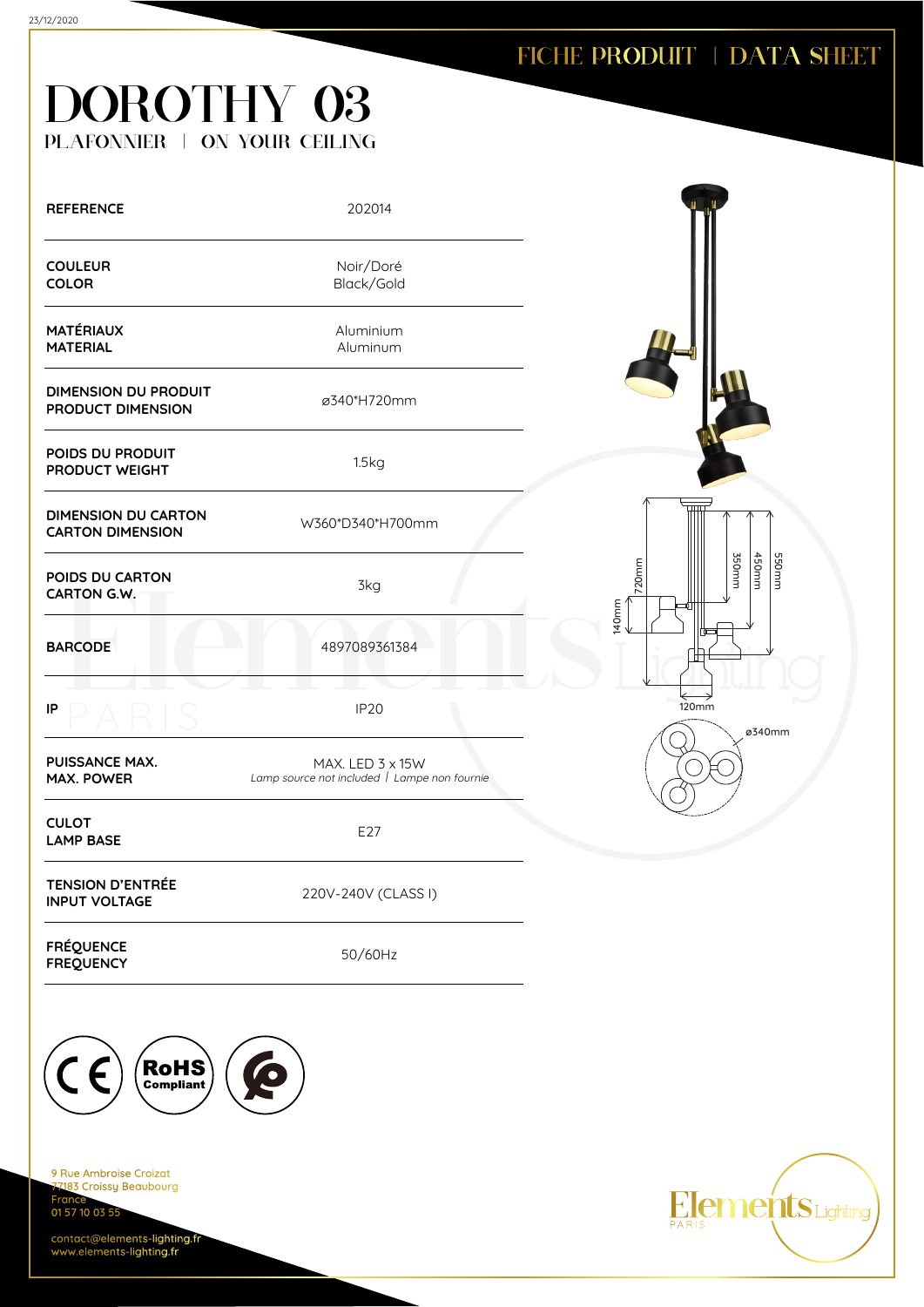# DOROTHY 06 PLAFONNIER | ON YOUR CEILING

| <b>REFERENCE</b>                                      | 202015                                                           |                           |
|-------------------------------------------------------|------------------------------------------------------------------|---------------------------|
| <b>COULEUR</b><br><b>COLOR</b>                        | Blanc/Doré<br>White/Gold                                         |                           |
| <b>MATÉRIAUX</b><br><b>MATERIAL</b>                   | Aluminium<br>Aluminum                                            |                           |
| <b>DIMENSION DU PRODUIT</b><br>PRODUCT DIMENSION      | ø630*H720mm                                                      |                           |
| POIDS DU PRODUIT<br>PRODUCT WEIGHT                    | 2.5kg                                                            |                           |
| <b>DIMENSION DU CARTON</b><br><b>CARTON DIMENSION</b> | W720*D710*H260mm                                                 |                           |
| POIDS DU CARTON<br>CARTON G.W.                        | 4.9kg                                                            | 720mm<br>140mm<br>E`      |
| <b>BARCODE</b>                                        | 4897089360448                                                    | 120mm                     |
| IP                                                    | IP <sub>20</sub>                                                 | O<br>ø640mm<br>$\bigcirc$ |
| <b>PUISSANCE MAX.</b><br><b>MAX. POWER</b>            | MAX. LED 6 x 15W<br>Lamp source not included   Lampe non fournie |                           |
| <b>CULOT</b><br><b>LAMP BASE</b>                      | E27                                                              | ø630mm                    |
| <b>TENSION D'ENTRÉE</b><br><b>INPUT VOLTAGE</b>       | 220V-240V (CLASS I)                                              |                           |
| <b>FRÉQUENCE</b><br><b>FREQUENCY</b>                  | 50/60Hz                                                          |                           |



9 Rue Ambroise Croizat nes Almerana<br><mark>183 Croissy Beaubourg</mark> Fran 01 57 10 03 55

contact@elements-lighting.fr www.elements-lighting.fr